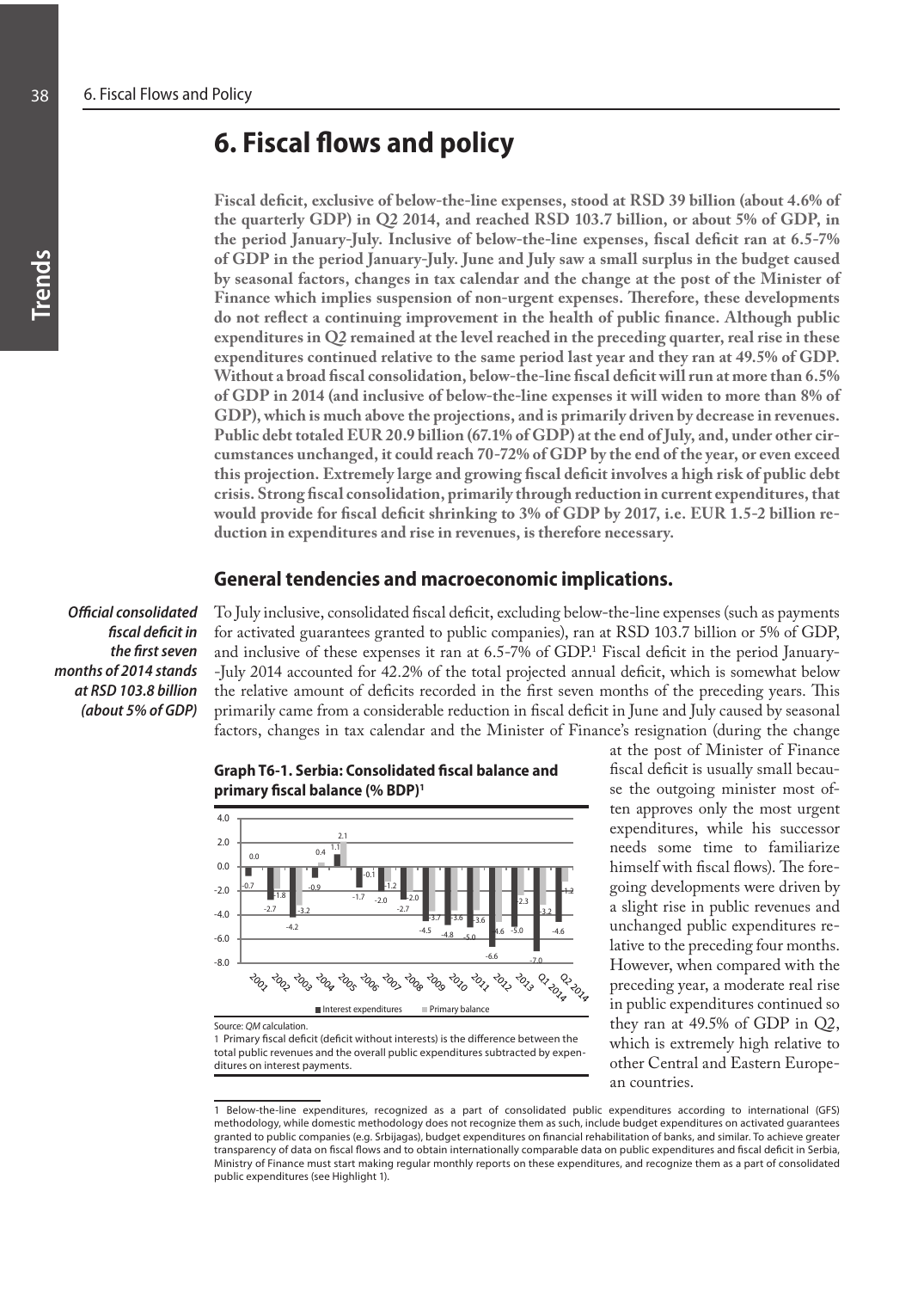*Primary fiscal deficit runs at 0.5% of GDP in the period April-July 2014 … and inclusive of below-the-line expenditures it reaches 1.5% of GDP*

Primary fiscal deficit (fiscal deficit without expenditures on interest payment) ran at 0.5% of GDP in the period April-July 2014. In the first seven months of 2014 official primary fiscal deficit stood at 1.7% of GDP, while primary fiscal deficit inclusive of below-the-line expenditures ran at 3% of GDP, meaning that expenditures on interest payment make more than a half of consolidated fiscal deficit. Expenditures on interest payment are becoming one of the main generators of fiscal deficit. Consequently, fiscal deficit could become self-generating in the future.



### *...due to decrease in revenues caused by unfavorable macroeconomic circumstances*

Fiscal trends detected in the first seven months suggest that if other circumstances remained unchanged, in spite of the positive developments in June and July, public revenues in 2014 could fall short of the plan by about RSD 50 billion primarily due to changed macroeconomic circumstances. Public revenues were below the targeted due to several factors: i) downward revision of the nominal GDP carried out by the Statistical Office of the Republic of Serbia (SORS); ii) GDP slowdown (instead of the projected 1% growth rate, GDP will fall by 1%); iii) inflation rate below the expected (the budget was drawn up on the basis of the projected average inflation rate of 5.5%, but it now stands at 2% annually), which has negative impact on revenues from consumption taxes; iv) dinar depreciation below the expected level (which will have negative impact on revenues from VAT and customs duty, but will affect expenditures on interest payments favorably); v) downwards trends in labor market, leading to loss of revenues from personal income tax and social security contributions; vi) negative effect of floods on economic activity and tax revenues in flooded areas. By imposing a tougher spending control, and limiting or delaying certain expenditures, the government will manage to make a limited reduction in the overall expenditures.

*Growth of shadow economy is slowing down ... some measures against it taken during the summer ... but there is still a great deal of room for maneuver*

*Without strong fiscal consolidation, fiscal deficit in 2014 (exclusive of below-theline expenditures) will widen to 6.5% of GDP...*

Growing shadow economy was an important cause of the decrease in public revenues in 2013 and at the beginning of 2014. Fiscal trends detected in the succeeding months, primarily in terms of domestic VAT and excise duties on certain goods, indicate a slight stabilization in this area, and a slower growth rate or even a slight reduction in shadow economy activities in some segments (trade in petroleum products etc.). Additionally, amendments to the Law on Tax Procedre and Tax Administrationm,introducing tougher penalties for tax evasion or failure to file tax return were adopted in June, and in July Tax Administration embarked on intensive control of illegal retail trade of goods and services, which resulted in closing down of a number of restaurants and retail shops. Measures against shadow economy to be fully effective (EUR 100 million annually in the following three years), the Tax Administration must continue and intensify their control on taxpayers and a number of state institutions must coordinated their actions to close the channels of illegal wholesale of goods (primarily excise goods). Intensified control by the Tax Administration should be given proper media coverage to make taxpayers aware of the increased possibility of being caught and fined.

Slight improvement in the state of public finance detected in June and July was driven by seasonal factors (larger turnover during the summer), changes in tax calendar (corporate income tax falls due in June instead of March), and onetime factors, such as change at the post of the Minister of Finance, which usually implies delay of non-urgent expenditures. Taking into account the foregoing effects, and the fact that revenue collection in the period January-July was below the projections, and that certain reductions in expenditures were made, and since fiscal deficit in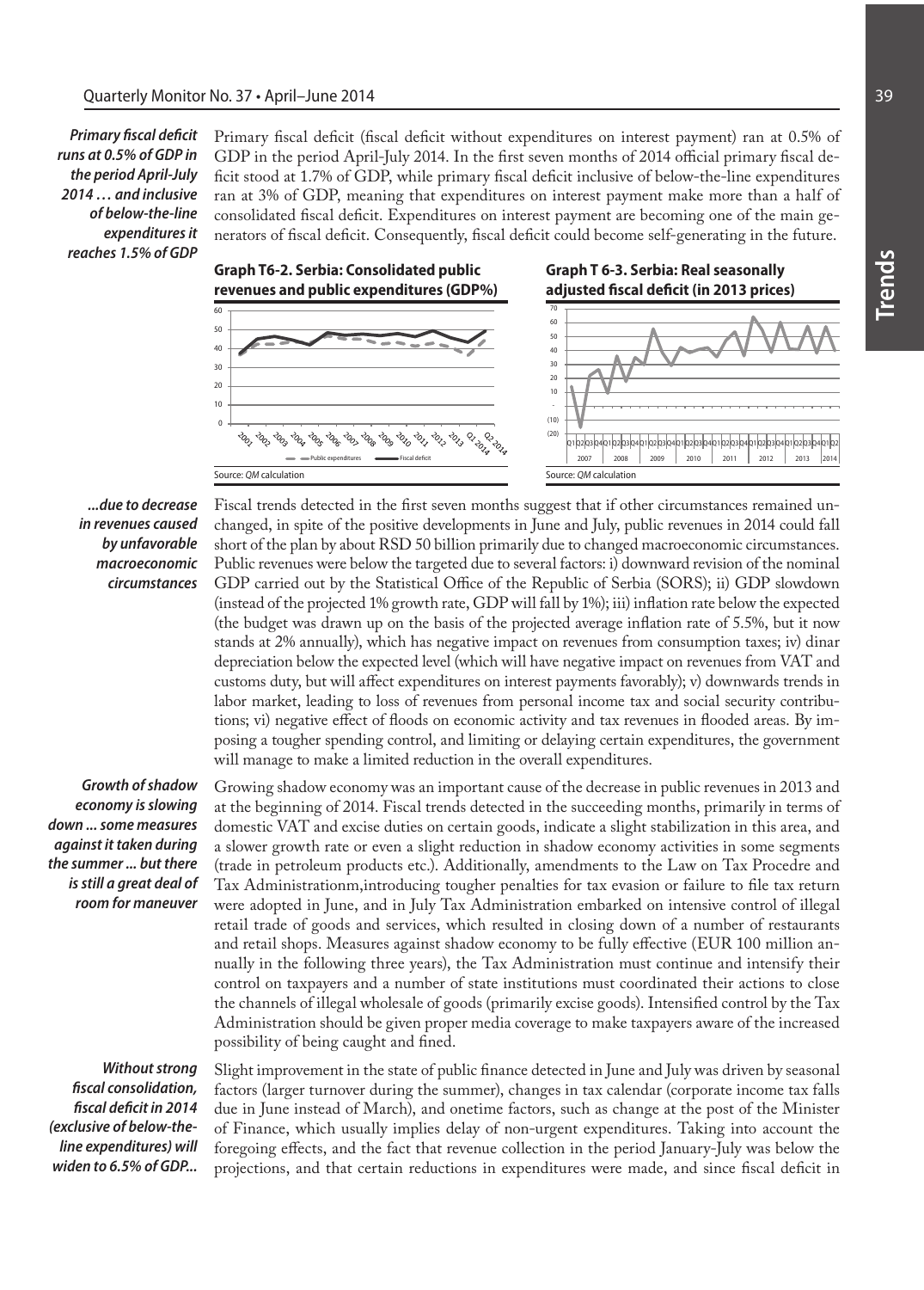the second half of a year is larger than in the first six months, consolidated fiscal deficit in 2014 (exclusive of below-the-line expenditures) is estimated at 6.5% of GDP, which is much above the expected level (5.5% of GDP).

*...and inclusive of below-the-line expenditures it will exceed 8% of GDP*

*Urgent implementation of fiscal consolidation program aimed at reduction in current expenditures that would provide EUR 1.5-2 billion reduction in fiscal deficit is necessary to prevent bankruptcy* Fiscal deficit inclusive of below-the-line expenditures, recognized as a part of consolidated expenditures according to internationally comparable methodology, will exceed 8% of GDP in 2014, and will be one of the largest in Europe. Since capital expenditures take less than 3% of GDP, the largest share of fiscal deficit comes from current spending, which is unjust from the aspect of intergenerational equity.

Fiscal deficit above 8% of GDP, mostly structural deficit, is unsustainable even in the mid-term. Urgent implementation of a credible fiscal consolidation program designed to reduce fiscal deficit to 3% of GDP by 2017, which implies EUR 1.5-2 billion reduction in expenditures and rise in revenues, is therefore necessary to prevent public debt crisis. Fiscal consolidation should be based on reduction in current expenditures rather than tax increase, because large fiscal deficit in Serbia does not come from low taxes but from high public spending. Sale of state-owned property would not eliminate the need for fiscal consolidation (although privatization of certain public and state-owned companies is economically justifiable) but only delay it for a while, and subsequently, measures for fiscal consolidation would be even more drastic, and Serbia's asset, economic and political position would weaken.

# **Box 1. Evaluation of parametric reform of the pension system**

After years of announcements, amendments to the Law on Pension and Disability Insurance were adopted in July, introducing substantial parametric reform of the pension system. Among other things, the amendments envisage that the statutory retirement age for women shall be raised gradually from 60 to 65 years, pension payments for early retirement shall be reduced by 4.08% for every year shy of statutory retirement age, minimum early retirement age shall be increased to 60 at a faster pace, and the persons doing administrative jobs will be ineligible for accelerated retirement scheme. Additionally, following the best practices in developed countries (such as Germany), women with children are entitled to register additional months of service. This measure is intended to valorize additional effort women put in giving birth to children and bringing them up, often deployed as an argument against equation of statutory retirement age for men and women.

This reform of pension system is considered appropriate and necessary, and represents a big step forward in reforms made by the new Government (together with the Labor Law). This reform aims at long term sustainability of pension system, because the foregoing changes are expected to provide for reduction in expenditures on pensions of more than 1% of GDP annually, in the long run. Reform parameters are economically justifiable and in accordance with the practices adopted in almost all EU states (in most EU states statutory retirement age for women is 65 years, all EU states impose penalties for early retirement, etc.). Although the reform of pension system is appropriate and justifiable, it will produce quite modest effects in the mid-term (the following 2-3 years), meaning that a single reduction in expenditures on pensions is still necessary.

# **Analysis of the dynamics and structure of public revenues and public expenditures**

*Public revenues are going up slightly in the period January-July*

Public revenues went up slightly in the period April-January 2014 - compared with both the same period last year and the preceding four months real seasonally adjusted public revenues went up by 3.9%. This rise in public revenues primarily came from a steep rise in revenues from corporate income tax (due to changes in tax calendar) and excise revenues and moderate rise in revenues from social security contributions. Other public revenues either remained unchanged or went down.

**Trends**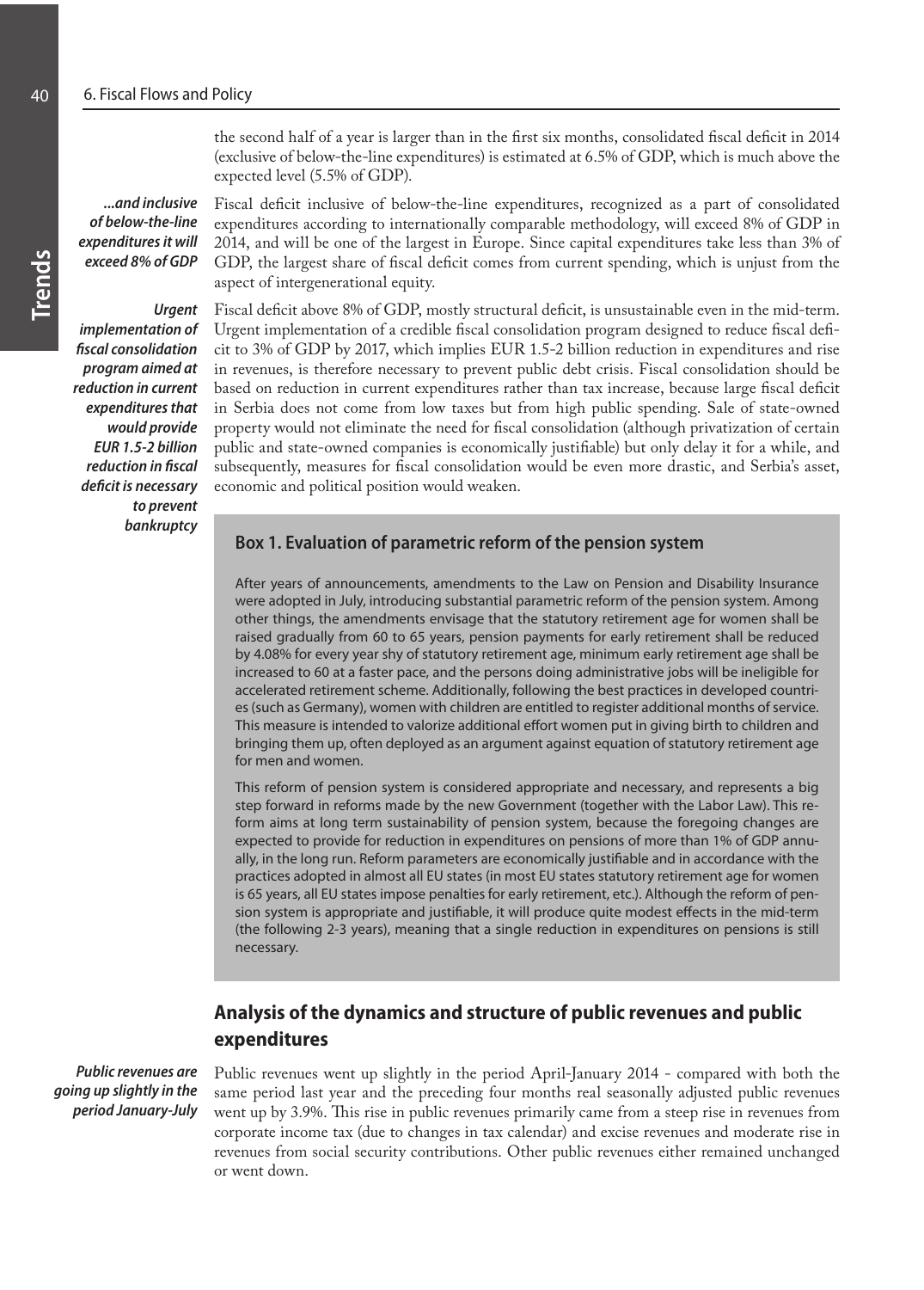*There is a slight rise in revenues from VAT, but they are still below the last year's level*





Real seasonally adjusted revenues from VAT collected in the period April-July went up slightly (by 0.6%) compared with the preceding four months. However, compared with the same period 2013 these revenues went down (by 3.9%), in spite of VAT rate increase. June and July saw a moderate rise in revenues from VAT driven by slight depreciation of dinar exchange rate, and possibly by modest reduction in shadow economy activities which came from tougher punitive measures and intensified control on fiscal receipt issuing. Tax Administration and other inspection authorities need to inten-

sify their actions against shadow economy and increase efficiency in tax collection to maintain and boost the rise in revenues from VAT.

*Excise revenues are going up considerably because illegal trade in petroleum products has been curbed* Real seasonally adjusted excise revenues collected in the period April-July went up (by 9.9%) compared with the preceding four months, and when compared with the same period 2013 these revenues increased considerably (by 6.4%). Excise revenues rose mainly because illegal trade in diesel fuel and other petroleum products (through the process of fuel marking) had been curbed successfully. On the other hand, collection of excise revenues from tobacco products proved inefficient, although this could be a rich source of tax revenue if illegal trade in these products was curbed.

*Drop in custom revenues continues* In the period April-July 2014 real custom revenues went down moderately (by 7.7%) compared with the same period last year, and the same decline is posted when compared to April-July 2013. This decrease in custom revenues can be attributed to slowdown in exports, liberalization of foreign trade, and possibly changes in the structure of imported goods regarding its type and country of origin, meaning that goods that are subject to lower custom duties and the goods imported from the signatory countries to free trade agreement with Serbia predominate.

*Revenues from personal income tax are going down, and revenues from social security contributions are rising slightly*

Revenues from personal income tax (real, seasonally adjusted) went down slightly (by 3.1%) in the period April-July compared with the preceding four-month period, and when compared with the same period last year, these revenues suffered a considerable drop (by 10.9%). This drop in revenues from personal income tax in the period April-July 2014 compared with the same period last year can be attributed to reduction in tax rate for wages as of June 2013. Decrease in revenues from personal income tax in this period compared with the preceding four-month period can be attributed to fall in real wages and increase in informal employment. Additionally, steep real drop in tax revenues from outside of employment income (income from capital, royalties, self- -employment etc.) of 11.5% in Q2 relative to the same period last year, pushed down revenues from personal income tax.



Seasonally adjusted revenues from social security contributions went up moderately (by 2.7%) in the period April-July compared with the preceding four-month period, and when compared with the same period last year, real rise in these revenues was stronger (by 7.1%). This rise in revenues from social security contributions in the period April-July 2014 compared with the same period last year came from increase in the rate of old-age pension and disability pension contributions. Rise in revenues from social security contributions in this period compared with the preceding four-month period could indicate that the state embarked on a more intensive collection of outstanding social security contributions.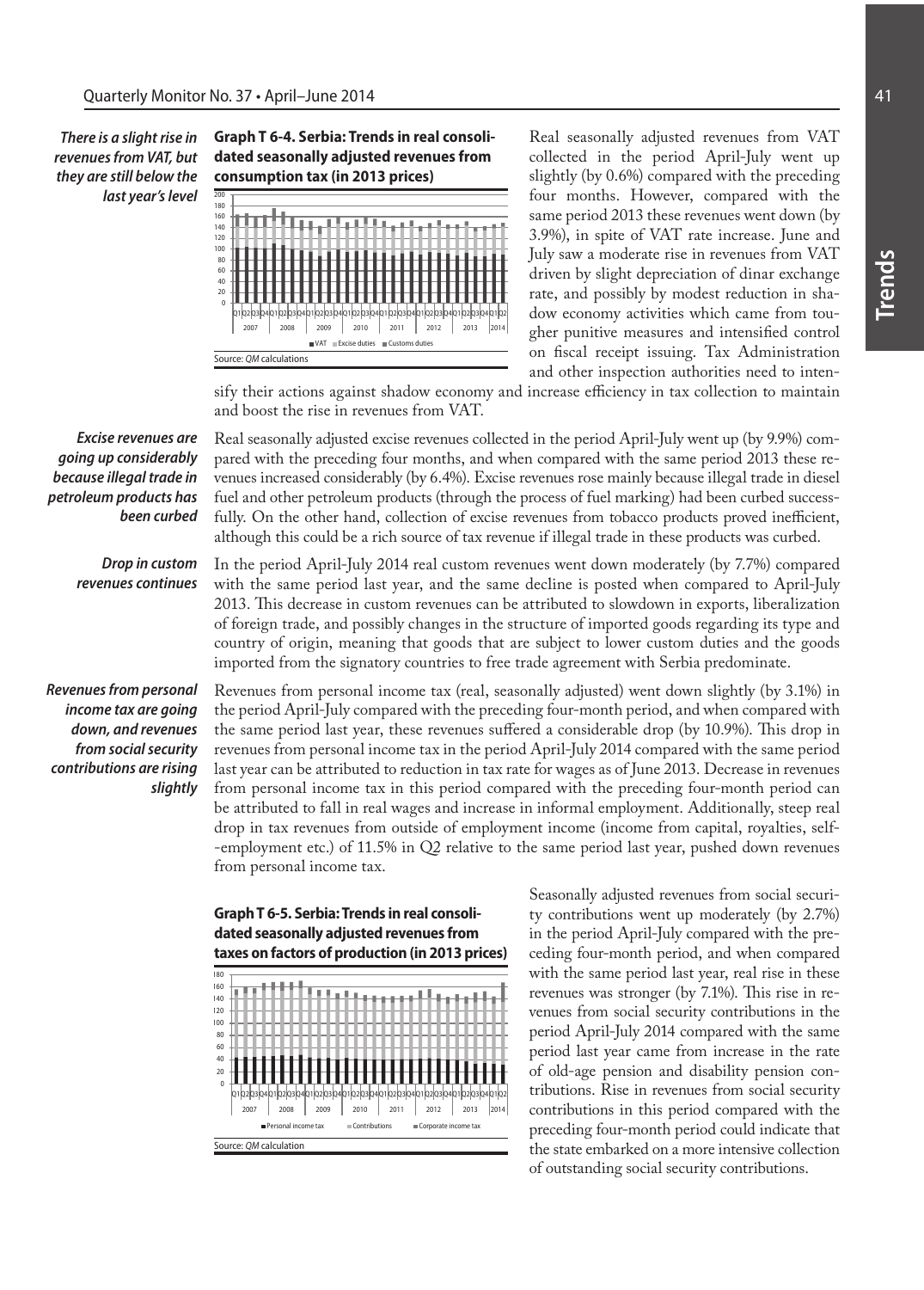*Revenues from corporate income tax are going up steeply due to changes in tax calendar*

*Other tax revenues are rising considerably, and non-tax revenues are going down, due to the reforms in property taxation*

*Public expenditures remained unchanged in the period April-July*

*Expenditures on subsidies are rising slightly due to implementation of new subsidy programs*

*Capital expenditures are going up but they are still low*

Real seasonally adjusted revenues from corporate income tax collected in the period April-July were much higher than in the preceding four months, or in the same period last year (by 122.1% and 113.9% respectively). Steep rise in revenues from corporate income tax in this period compared with the preceding quarter can be attributed to changes in tax calendar, according to which corporate income tax for 2013 falls due in June 2014, and not in March as was previously the case. Strong real rise in revenues from this tax in the first seven months of 2014 relative to the same period last year (47.3%) came from the increase in corporate income tax rate from 10% to 15%, which influenced only advance tax payments in 2013, but in 2014 it affected the final tax liability, as well. Additionally, rise in revenues from corporate income tax can partly be attributed to greater profitability of companies in 2013 relative to 2012. According to the data released by the Serbian Business Registers Agency, companies in Serbia generated cumulative profit of almost RSD 27 billion in 2013, and suffered cumulative loss of RSD 78.5 billion in 2012.

Other tax revenues grew considerably (by 12.4%) in the period April-July 2014 compared with the preceding four months, and when compared with the same period last year this real rise is even steeper (by 23.7%). At the same time, non-tax revenues (real, seasonally adjusted) went down (by 8.5%) in this period relative to the preceding for months, and when compared with the same period 2013, real drop in these revenues was 11.1%. This rise in other tax revenues is the result of changes to property tax calculation method, and the drop in non-tax revenues was caused by abolition of building land use fee, which has been integrated into property tax as of 2014.

**Graph T 6-6. Serbia: Trends in consolidated seasonally adjusted public expenditures (in 2013 prices)**



Real seasonally adjusted public expenditures remained almost unchanged in the period April-July (0.1% rise) compared with the preceding four-month period, and when compared with the same period last year, real rise in these expenditures was somewhat higher (1.9%). Under falling GDP, this resulted in relative rise in public expenditures (to 49.5% of GDP in Q2).

After a period of a slowdown, real seasonally adjusted expenditures on subsidies increased slightly (by 1.8%) in the period April-July relative to the preceding four months, and when

compared with the same period 2013 this rise is stronger (by 12.1%). Rise in expenditures on subsidies entirely came from the increase in subsidies paid from the central government budget (while the level of subsidies paid from the local budgets fell considerably), which was driven by specific dynamics in subsidy payments to agricultural producers, and adoption of new subsidy scheme for RTS (national broadcasting company of Serbia), which is considered fiscally, economically and socially unjustifiable. Announced reintroduction of subsidies for investments and employment, realization of subsidies for liquidity loans and similar will result in further rise in these expenditures in the following period. Subsidies for investments and employment are justifiable if their amount is limited, if they are granted in a limited number of cases (for large investments that result in inflow of a number of small investments) and during a very limited time period, and cannot make up for reform in business environment.

Real seasonally adjusted capital expenditures went up steeply in the period April-July 2014 (by 31%) compared with the preceding four months, and when compared with the same period last year, they increased by 35.3%. Capital expenditures went up mainly because the government discharged its liabilities for performed infrastructure works. The upwards trend in capital expenditures detected in Q1 2014 continued, so these expenditures accounted for 3% of GDP in Q2, which is higher than in the preceding periods but still below the necessary level (about 5% of GDP), and much below the quarterly fiscal deficit (by 1.6% of GDP). This suggests that the future generations will have to shoulder 1/3 of the current fiscal deficit burden, which is unjust from the aspect of intergenerational equity.

**Trends**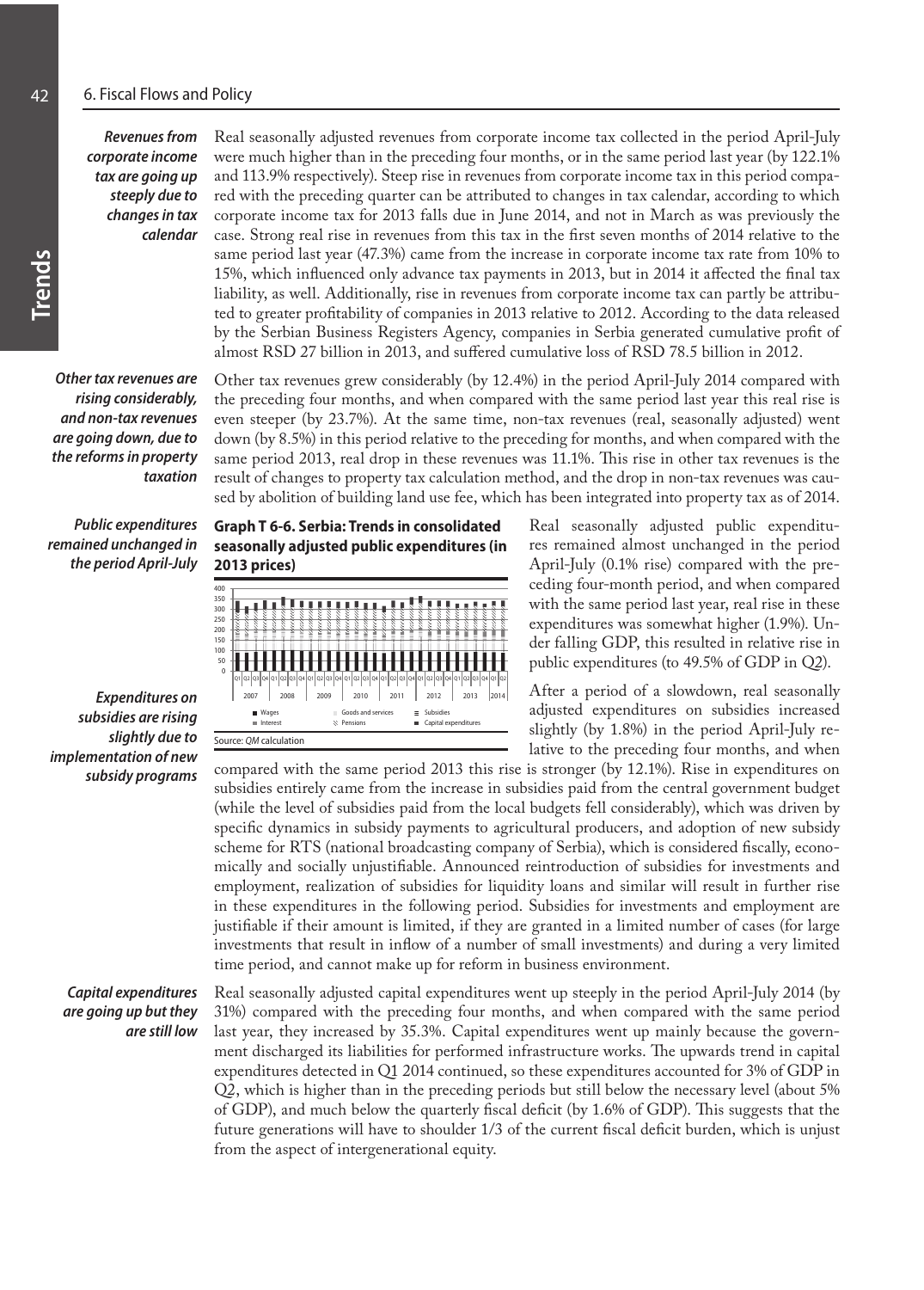| <b>Expenditures on goods</b><br>and services are going<br>up slightly                                           | There was a slight real rise in expenditures on goods and services in the period April-July 2014<br>(by 1%) compared with the preceding quarter, and when compared with the same period last<br>year, the rise was somewhat higher (3.8%). This slight rise in these expenditures, primarily at the<br>level of central government and Health Insurance Fund of the Republic of Serbia, is the result of<br>floods, and partly of procurements and payments for procured goods or services that were subject<br>to delay previously.                                                                                                                                                                                                                                                                                                                                                                                                                                                                                                                                                                                                                                                                                                                                                                      |
|-----------------------------------------------------------------------------------------------------------------|-----------------------------------------------------------------------------------------------------------------------------------------------------------------------------------------------------------------------------------------------------------------------------------------------------------------------------------------------------------------------------------------------------------------------------------------------------------------------------------------------------------------------------------------------------------------------------------------------------------------------------------------------------------------------------------------------------------------------------------------------------------------------------------------------------------------------------------------------------------------------------------------------------------------------------------------------------------------------------------------------------------------------------------------------------------------------------------------------------------------------------------------------------------------------------------------------------------------------------------------------------------------------------------------------------------|
| There was a slight<br>temporary decrease<br>in expenditures on<br>interest payments in<br>the period April-July | After a steep rise in expenditures on interest payments in Q1, driven by payment of due coupons<br>on euro-denominated bonds, these expenditures went down slightly (by 1.8%) in the period<br>April-July 2014. They were somewhat lower (by 2.9%) than in the same period 2013. Decrease<br>in expenditures on interest payments is the result of a high base for comparison. They will pro-<br>bably rebound in the following period due to growing public debt (and consequential increase in<br>principal, but also rise in interest rates caused by higher country risk) and changed structure of<br>public debt (share of cheap debt - e.g. old foreign currency savings) is shrinking in favor of new<br>expensive loans. Government bonds of the Republic of Serbia are traded at quite favorable prices<br>on the secondary market, primarily due to high availability of capital in international market, but<br>also because investors have certain expectations about the announced economic reforms. Howe-<br>ver, strong real rise in expenditures on interest payments (by 28.3%) in the first seven months of<br>2014 relative to the same period 2013 indicate a continuing upwards trend in these expenditures<br>driven by growing debt and consequently tougher borrowing conditions. |
| Slight decrease in<br>expenditures on<br>employees continues,<br>due to public sector<br>hiring freeze          | Real seasonally adjusted expenditures on employees went down in the period April-July (by<br>3%) compared with the preceding four-month period, and were by 3.1% lower than in the same<br>period 2013. This is the result of public sector hiring freeze as of January 2014, which generally<br>proved effective, although the Government often derogates from this rule via special decisions.<br>Register of public sector employees gives the Ministry of Finance better insight into dynamics of<br>these expenditures, which also contributed to their reduction. Low wage indexation in April (by<br>0.5%) did not result in significant real savings because inflation was extremely low (cumulative<br>inflation in the period April-July was at 0.6%).                                                                                                                                                                                                                                                                                                                                                                                                                                                                                                                                          |
| <b>Expenditures on</b><br>pension remained<br>unchanged                                                         | Expenditures on pensions (real seasonally adjusted) in the period April-July remained unchan-<br>ged relative to the preceding four-month period and to the same period last year. This is the<br>result of low pension indexation (which pushed down expenditures on pensions by 0.1%) and a<br>slight increase in the numbers of pensioners.                                                                                                                                                                                                                                                                                                                                                                                                                                                                                                                                                                                                                                                                                                                                                                                                                                                                                                                                                            |
|                                                                                                                 | <b>Fiscal trends by government levels</b>                                                                                                                                                                                                                                                                                                                                                                                                                                                                                                                                                                                                                                                                                                                                                                                                                                                                                                                                                                                                                                                                                                                                                                                                                                                                 |
| Central government                                                                                              | Q2 2014 saw continuation of the trend detected in 2013 - central government ran budget deficit                                                                                                                                                                                                                                                                                                                                                                                                                                                                                                                                                                                                                                                                                                                                                                                                                                                                                                                                                                                                                                                                                                                                                                                                            |

*runs budget deficit and other government levels are in surplus – probably seasonally*

*Central government revenues and revenues collected by the Health Insurance Fund of the Republic of Serbia are rising, and local government revenues are falling*

Q2 2014 saw continuation of the trend detected in 2013 – central government ran budget deficit and other government levels (Health Insurance Fund of the Republic of Serbia, Autonomous Province of Vojvodina and local self-governments) were running surplus. Local self-governments posted the largest budget surplus (totalling about RSD 3.5 billion in Q2, and RSD 8 billion in the first six months), partly because great investments in large cities (Belgrade, Novi Sad etc.) were stopped. However, we think that this disequilibrium is mainly caused by seasonal factors, and that this surplus will vanish in the second half of the year.

Central government revenues and revenues collected by the Healt Insurance Fund of the Republic of Serbia went up moderately in Q2 2014 relative to the same period last year (by 6% and 2.3% respectively), while revenues collected by local self-governmets fell considerably (by 9.7%). This rise in central government revenues came from a steep increase in revenues from corporate income tax caused by changes in tax calendar. The y-o-y decrease in local government revenues occurred because revenues from wage tax (tax rate on wages was reduced in June 2013) and non-tax revenues (construction land use fee was abolished since January 2014) fell sharply, revenues from property tax rose due to new calculation method, and possibly because local self-governments increased their efforts towards more efficient collection of own source public revenues.

**Trends**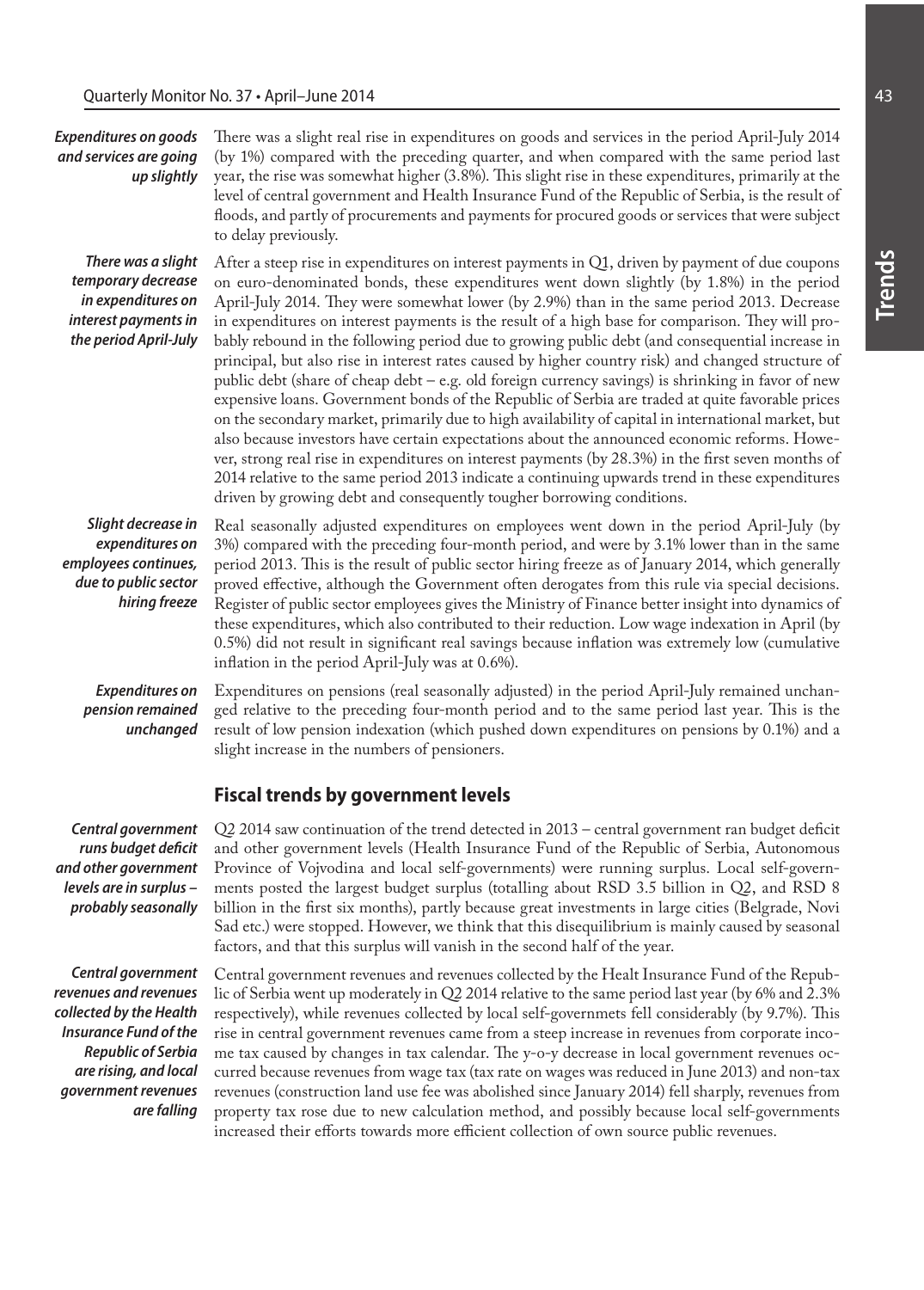| r - - - - - <i>1</i> |                  |                                                                 |                 |             |           |                       |  |
|----------------------|------------------|-----------------------------------------------------------------|-----------------|-------------|-----------|-----------------------|--|
|                      |                  |                                                                 | <b>National</b> |             |           |                       |  |
|                      | <b>Budget of</b> |                                                                 | Employment      |             | Vojvodina |                       |  |
| Year                 | Republic         | Pension fund                                                    | Service         | Health fund | budget    | Localself-governments |  |
| 2010                 | $-108.0$         | $-1.0$                                                          | $-0.1$          | 1.9         | $-9.6$    | $-11.5$               |  |
| 2011                 | $-144.3$         | 0.2                                                             | 1.3             | 2.1         | $-0.7$    | $-15.6$               |  |
| 2012                 | $-213.0$         | $-0.4$                                                          | 0.8             | 4.0         | 1.1       | $-0.3$                |  |
| 2013                 | $-194.4$         | $-1.2$                                                          | $-0.5$          | 8.7         | 1.3       | 6.3                   |  |
| 01 2014              | $-78.0$          | 0.3                                                             | 0.0             | 6.1         | 1.8       | 4.5                   |  |
| 02 2014              | $-51.9$          | 0.9                                                             | 0.8             | 3.0         | 2.1       | 3.5                   |  |
|                      |                  | Source: QM calculations based on the Ministry of Finance's data |                 |             |           |                       |  |

**Table T6-7. Serbia: Fiscal surplus (deficit) at different levels of government (bn. RSD, current prices)**

*Moderate rise in central government expenditures, and considerable reduction in expenditures at the local level* 

Q2 2014 saw a real y-o-y rise in central government expenditures (by 2.7%) driven by increase in expenditures on goods and services, subsidies and capital expenditures. The Health Insurance Fund of the Republic of Serbia spent more than in Q2 2013 (by 2.7%) due to rise in expenditures on goods and services. Sharp drop in local self-government revenues led to consequential decrease in expenditures at this government level by 26.1% in Q2 2014 relative to the same period last year. Reductions were recorded on all items on expenditure side. However, capital expenditures suffered the largest cut, while expenditures on wages were reduced slightly, which is economically unjustifiable. Reduction in expenditures on goods and services (by 20.4%) and subsidies (by 31.7%) at the local level is necessary and justifiable so long as it does not jeopardize functioning of local self-governments.

# **Trends in public debt**

*Serbia's public debt stood at EUR 20.9 billion (67.1% of GDP) at the end of July 2014*

Serbia's public debt grew by EUR 430 million in the period April-July 2014 and stood at EUR 20.9 billion (about 67.1% of GDP). This increase came from the rise in direct debt, while the downwards trend in indirect debt (detected at the end of 2013) continued. Public debt-to-GDP ratio worsened in this period (by 1.7% of GDP) primarily due to rise in absolute amount of public debt and small real appreciation of dinar exchange rate (by 0.5%), and GDP shrinking. Increase in public debt in the period April-July exceeded fiscal deficit in this period (EUR 320 million). Loan worth EUR 800 million (about 2.6% of GDP) received from the United Arab Emirates in August considerably increased public debt at the end of the month relative to the preceding month, and pushed up government deposits (see: Monetary flows and policy).

Table T6-8. Serbia: Public debt<sup>1</sup> 2000-2014

|                                                        | Amount at the end of period, in billions EUR |       |       |       |       |       |       |       |       |       |         |         |        |
|--------------------------------------------------------|----------------------------------------------|-------|-------|-------|-------|-------|-------|-------|-------|-------|---------|---------|--------|
|                                                        | 2000                                         | 2005  | 2006  | 2007  | 2008  | 2009  | 2010  | 2011  | 2012  | 2013  | 01 2014 | 02 2014 | Jul-14 |
| I. Total direct debt                                   | 14.17                                        | 9.62  | 8.58  | 8.03  | 7.85  | 8.46  | 10.46 | 12.36 | 15.07 | 17.3  | 17.7    | 18.0    | 18.3   |
| Domestic debt                                          | 4.11                                         | 4.26  | 3.84  | 3.41  | 3.16  | 4.05  | 4.57  | 5.12  | 6.5   | 7.0   | 7.5     | 7.7     | 7.8    |
| Foreian debt                                           | 10.06                                        | 5.36  | 4.75  | 4.62  | 4.69  | 4.41  | 5.89  | 7.24  | 8.6   | 10.2  | 10.3    | 10.3    | 10.5   |
| II. Indirect debt                                      | ٠                                            | 0.66  | 0.80  | 0.85  | 0.93  | 1.39  | 1.71  | 2.11  | 2.60  | 2.81  | 2.8     | 2.7     | 2.7    |
| III. Total debt (I+II)                                 | 14.17                                        | 10.28 | 9.38  | 8.88  | 8.78  | 9.85  | 12.17 | 14.47 | 17.67 | 20.1  | 20.5    | 20.7    | 20.9   |
| Public debt / GDP <sup>2</sup>                         | 169.3%                                       | 50.2% | 36.2% | 29.4% | 25.6% | 31.3% | 41.5% | 45.1% | 59.3% | 63.8% | 62.3%   | 63.0%   | 64.3%  |
| Public debt / GDP (QM) <sup>3</sup>                    | 169.3%                                       | 52.1% | 37.8% | 30.9% | 29.2% | 34.8% | 44.6% | 46.9% | 61.4% | 64.1% | 65.4%   | 65.7%   | 67.1%  |
| Source: Ministry of Finance's data and QM calculations |                                              |       |       |       |       |       |       |       |       |       |         |         |        |

*Reduction in government guarantees, but they are expected to rebound in the second half of the year* Downwards trend in indirect debt continued and at the end of July it was by EUR 140 million smaller than in Q2, which is considered favorable. However, indirect public debt decreased because government guaranteed loans granted to large borrowers (Srbijagas, Železara, etc.) in 2013 were sufficient to cover their operations in the first half of 2014. Since in the meanwhile no measures intended to eliminate key generators of debt in these companies (financial and business consolidation of Srbijagas, privatization or closing down of Železare, etc.) have been taken, it is likely that indirect debt will rebound by the end of the year because these companies will have to borrow further to cover their current operations, meaning that the government will have to issue guarantees to enable them to do so. This suggests that urgent financial and business con-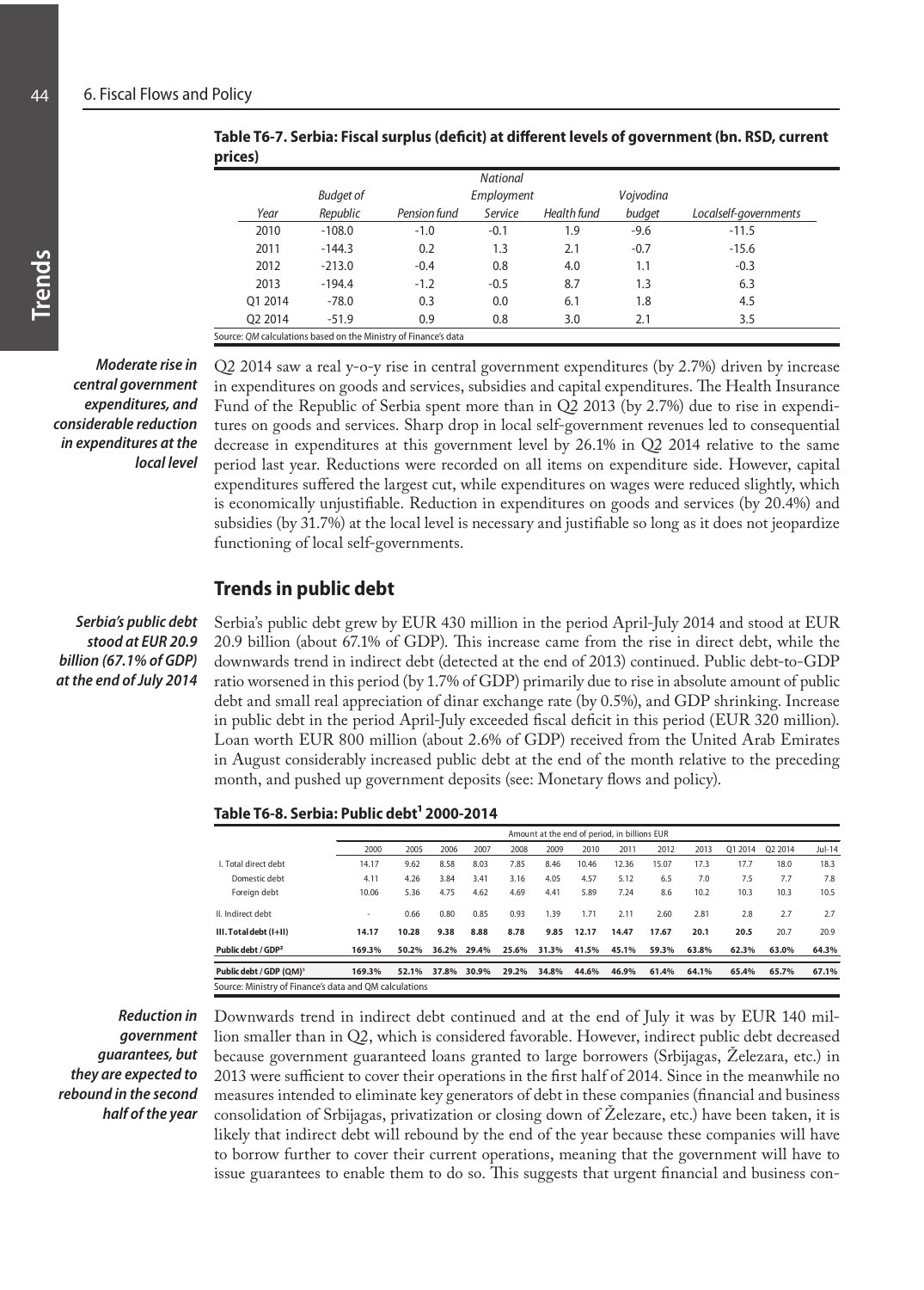#### **Graph T 6-9: Trends in public debt in Serbia (GDP %)**



solidation of state-owned and public companies is one of the crucial measures for fiscal consolidation. This primarily means that a firm budget constraint based on the principle "user pays" has to be set, cost efficiency should be achieved through increased labor productivity (reduction in the numbers of employees), management should be professionalized (Srbijagas, Železnice, EPS), and some of these companies should be privatized or declare bankruptcy (Železara Smederevo, Rudnik Resavica, etc.).

Based on the projection of 2014 fiscal deficit at

*Public debt will amount to 70-72% of GDP at the end of 2014, or even more*

more than 8% of GDP, and with other indicators unchanged (slight decrease in GDP, inflation rate below the projected level, real dinar exchange rate unchanged), 2014 public debt is estimated at 70-72% of GDP. Some events could even push public debt above this projection. One such event would be issuance of a large amount of government guarantees on loans to EPS needed to finance import of electricity and its current operations. Additionally, if positive developments in international financial market continue during the autumn and interest rates on Serbian bonds remain quite low, like during the summer, it will be reasonable to issue euro-denominated bonds to obtain funds that would be used to finance fiscal deficit by the end of 2014 and in the first half of 2015. This would also push up the level of public debt by the end of the year.

# **Prilozi**

#### **Annex 1. Serbia: Consolidated General Government Fiscal Operations1), 2008-2014 (nominal amounts, bn RSD)**

|                                                                                  | 2008       | 2009       | 2010       | 2011       |          |          | 2012           |          |            |          |          | 2013           |          |            | 2014     |          |
|----------------------------------------------------------------------------------|------------|------------|------------|------------|----------|----------|----------------|----------|------------|----------|----------|----------------|----------|------------|----------|----------|
|                                                                                  |            |            |            |            | 01       | 02       | O <sub>3</sub> | 04       | $O1 - O4$  | 01       | 02       | O <sub>3</sub> | 04       | $O1 - O4$  | O1       | 02       |
| <b>I PUBLIC REVENUES</b>                                                         | 1.145.9    | 1.146.5    | 1.223.4    | 1.302.5    | 312.6    | 339.7    | 355.1          | 398.0    | 1,405.4    | 330.0    | 362.4    | 369.1          | 406.4    | 1.467.8    | 336.7    | 464.4    |
| 1. Current revenues                                                              | 1.143.1    | 1.139.2    | 1.215.7    | 1.297.9    | 311.7    | 337.7    | 354.0          | 390.4    | 1.393.8    | 327.3    | 361.3    | 367.6          | 405.0    | 1,461.3    | 335.5    | 461.9    |
| Tax revenue                                                                      | 1.000.4    | 1.000.3    | 1.056.5    | 1.131.0    | 276.3    | 298.1    | 315.6          | 335.9    | 1.225.9    | 296.4    | 321.8    | 325.8          | 352.5    | 1.296.4    | 301.9    | 417.1    |
| Personal income taxes                                                            | 136.5      | 133.5      | 139.1      | 150.8      | 35.8     | 41.2     | 41.4           | 46.7     | 165.3      | 38.2     | 39.8     | 35.9           | 42.1     | 156.1      | 32.2     | 44.6     |
| Corporate income taxes                                                           | 39.0       | 31.2       | 32.6       | 37.8       | 22.9     | 10.9     | 10.3           | 10.7     | 54.8       | 18.4     | 11.0     | 15.4           | 15.8     | 60.7       | 15.5     | 21.1     |
| VAT and retail sales tax                                                         | 301.7      | 296.9      | 319.4      | 342.4      | 79.7     | 90.1     | 94.4           | 103.3    | 367.5      | 87.3     | 98.7     | 94.6           | 99.9     | 380.6      | 93.6     | 128.9    |
| <b>Excises</b>                                                                   | 110.1      | 134.8      | 152.2      | 170.9      | 34.6     | 40.6     | 54.9           | 51.0     | 181.1      | 42.5     | 53.7     | 52.3           | 56.3     | 204.8      | 42.9     | 60.0     |
| Custom duties                                                                    | 64.8       | 48.0       | 44.3       | 38.8       | 7.7      | 9.0      | 93             | 9.8      | 35.8       | 7.3      | 7.9      | 8.2            | 9.1      | 32.5       | 7.2      | 9.9      |
| Social contributions                                                             | 312.7      | 318.8      | 323.0      | 346.6      | 85.9     | 94.6     | 94.5           | 103.9    | 378.9      | 93.4     | 99.7     | 107.7          | 117.6    | 418.3      | 99.8     | 137.9    |
| Other taxes                                                                      | 35.6       | 37.1       | 46.0       | 43.5       | 9.7      | 11.7     | 10.8           | 10.4     | 42.6       | 9.3      | 10.9     | 11.6           | 11.7     | 43.5       | 10.7     | 14.7     |
| Non-tax revenue                                                                  | 142.7      | 138.8      | 159.2      | 166.9      | 35.4     | 39.6     | 38.4           | 54.5     | 167.9      | 30.9     | 39.6     | 41.9           | 52.5     | 164.9      | 33.6     | 44.8     |
| 2. Capital revenues                                                              | 1.4        | 0.9        | 0.3        | 2.0        | 0.6      | 1.3      | 0.8            | 6.0      | 8.7        | 1.9      | 0.5      | 0.6            | 0.5      | 3.5        | 0.4      | 1.5      |
|                                                                                  | 0.0        |            |            |            |          |          |                |          |            |          |          |                |          |            |          |          |
| <b>II TOTAL EXPENDITURE</b>                                                      | $-1.195.7$ | $-1.248$   | $-1.329.9$ | $-1.435.9$ | $-362.8$ | $-391.1$ | $-389.2$       | $-463.1$ | $-1.606.2$ | $-364.3$ | $-402.6$ | $-422.1$       | $-445.0$ | $-1.633.9$ | $-397.2$ | $-537.4$ |
| 1. Current expenditures                                                          | $-1.089.6$ | $-1.155$   | $-1.224.8$ | $-1.324.8$ | $-337.5$ | $-368.6$ | $-359.3$       | $-414.6$ | $-1.479.9$ | $-350.9$ | $-385.0$ | $-395.4$       | $-418.6$ | $-1.549.8$ | $-383.4$ | $-517.2$ |
| Wages and salaries                                                               | $-293.2$   | $-302.0$   | $-308.1$   | $-342.5$   | $-85.5$  | $-94.4$  | $-91.2$        | $-103.6$ | $-374.7$   | $-93.8$  | $-98.1$  | $-97.5$        | $-103.4$ | $-392.7$   | $-92.5$  | $-126.9$ |
| Expenditure on goods and services                                                | $-181.2$   | $-187.4$   | $-202.5$   | $-216.3$   | $-51.2$  | $-62.9$  | $-53.8$        | $-67.7$  | $-235.7$   | $-49.7$  | $-55.3$  | $-60.0$        | $-71.9$  | $-236.9$   | $-55.2$  | $-75.2$  |
| Interest payment                                                                 | $-17.2$    | $-187.4$   | $-34.2$    | $-44.8$    | $-15.4$  | $-13.4$  | $-23.3$        | $-16.2$  | $-68.2$    | $-18.9$  | $-27.5$  | $-27.2$        | $-20.9$  | $-94.5$    | $-35.5$  | $-45.7$  |
| Subsidies                                                                        | $-77.8$    | $-22.4$    | $-77.9$    | $-80.5$    | $-22.6$  | $-25.2$  | $-19.6$        | $-44.2$  | $-111.5$   | $-19.0$  | $-22.0$  | $-28.4$        | $-31.8$  | $-101.2$   | $-19.4$  | $-25.6$  |
| Social transfers                                                                 | $-496.8$   | $-63.1$    | $-579.2$   | $-609.0$   | $-154.9$ | $-161.1$ | $-163.5$       | $-173.0$ | $-652.5$   | $-162.4$ | $-173.0$ | $-172.6$       | $-179.5$ | $-687.6$   | $-170.6$ | $-228.7$ |
| o/w: pensions5)                                                                  | $-331.0$   | $-556.4$   | $-394.0$   | $-422.8$   | $-112.5$ | $-117.8$ | $-119.2$       | $-124.1$ | $-473.7$   | $-120.0$ | $-124.6$ | $-125.3$       | $-128.2$ | $-498.0$   | $-125.0$ | $-167.6$ |
| Other current expenditures                                                       | $-23.5$    | $-387.3$   | $-22.9$    | $-31.7$    | $-7.9$   | $-11.7$  | $-8.0$         | $-9.8$   | $-37.4$    | $-7.1$   | $-9.1$   | $-9.6$         | $-11.1$  | $-36.9$    | $-10.2$  | $-15.1$  |
| 2. Capital expenditures                                                          | $-106.0$   | $-24.0$    | $-105.1$   | $-111.1$   | $-25.3$  | $-22.5$  | $-30.0$        | $-48.6$  | $-126.3$   | $-13.4$  | $-17.6$  | $-26.7$        | $-26.4$  | $-84.0$    | $-13.8$  | $-20.2$  |
| III "OLD" DEBT REPAYMENT, GOVERNMENT NET<br><b>LENDING AND RECAPITALIZATIONS</b> | $-19.1$    | $-20$      | $-29.9$    | $-24.9$    | $-4.7$   | $-5.7$   | $-2.3$         | $-3.9$   | $-16.6$    | $-3.1$   | $-3.9$   | $-4.1$         | $-1.6$   | $-12.7$    | $-5.2$   | $-8.4$   |
| IV TOTAL EXPENDITURE, GFS (II+III)                                               | $-1.214.8$ | $-1.268.3$ | $-1.359.8$ | $-1.460.8$ | $-367.5$ | $-396.7$ | $-391.6$       | $-467.0$ | $-1.622.8$ | $-367.3$ | $-406.5$ | $-426.1$       | $-446.6$ | $-1.646.5$ | $-402.5$ | $-545.9$ |
| Source: OM                                                                       |            |            |            |            |          |          |                |          |            |          |          |                |          |            |          |          |